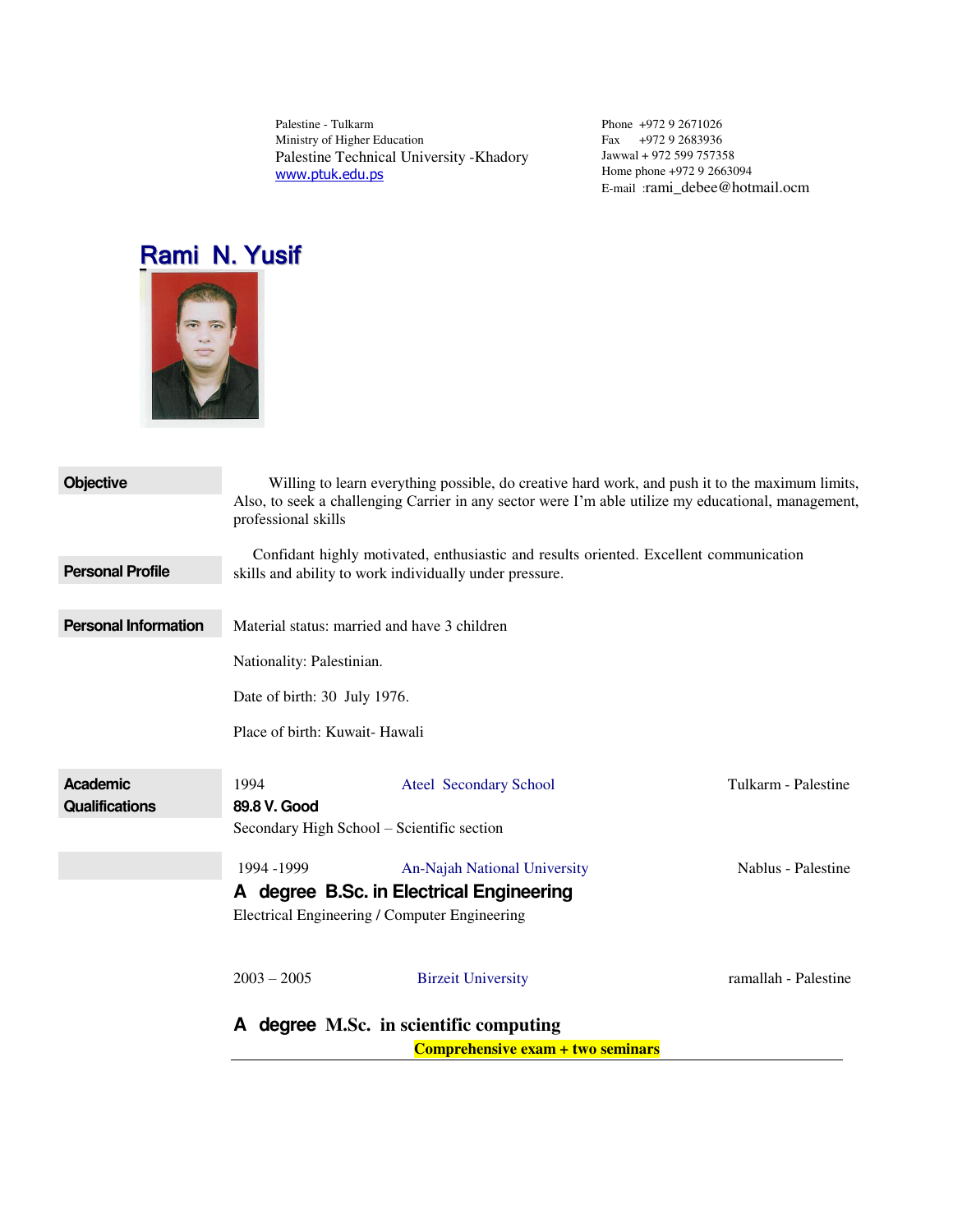| <b>Experience</b> | 1/1996-12/1999<br><b>Technical Manager.</b>                                                                                          | <b>Oscar For Computer and Communications</b>                                                                                                                  |  | Tulkarm - Palestine                 |  |
|-------------------|--------------------------------------------------------------------------------------------------------------------------------------|---------------------------------------------------------------------------------------------------------------------------------------------------------------|--|-------------------------------------|--|
|                   | Part time Work as technical manager in the organization and work as Computer Technical Support,<br>Networking, and Hardware Adviser. |                                                                                                                                                               |  |                                     |  |
|                   | 1999-2000<br><b>Trainer</b>                                                                                                          | <b>Palestine Telecommunication Company</b>                                                                                                                    |  | Tulkarm                             |  |
|                   | 2000-2001<br><b>Trainer</b><br>In the Department of Maintenance                                                                      | <b>Palestine Telecommunication Company</b>                                                                                                                    |  | Nablus                              |  |
|                   |                                                                                                                                      |                                                                                                                                                               |  |                                     |  |
|                   | 2000-2001<br><b>Computer Engineer</b>                                                                                                | <b>Union Office Engineer</b>                                                                                                                                  |  | Tulkarm - Palestine                 |  |
|                   |                                                                                                                                      |                                                                                                                                                               |  |                                     |  |
|                   | 2001-2005<br><b>Computer Engineer- Instructor</b>                                                                                    | <b>Tulkarm Vocational School</b>                                                                                                                              |  | Tulkarm - Palestine                 |  |
|                   |                                                                                                                                      |                                                                                                                                                               |  |                                     |  |
|                   | 2000/2003                                                                                                                            | <b>Technical Collage Khadory</b><br>Part time Lecturer in the electrical engineering Department                                                               |  | Tulkarm - Palestine                 |  |
|                   |                                                                                                                                      | Work in the communication technology department in the technical collage "KADORY" as a lecturer<br>for wireless communications and transmission lines courses |  |                                     |  |
|                   | 2002-UP to Date<br><b>Computer Engineer</b>                                                                                          | Kittani Cultural Center                                                                                                                                       |  | Tulkarm - Palestine                 |  |
|                   | 2001- Up to Date                                                                                                                     | <b>Al-Ameer Cultural Center</b>                                                                                                                               |  | Tulkarm-Palestine-" Deir al-Gusoun" |  |
|                   | <b>Manager and Trainer</b>                                                                                                           |                                                                                                                                                               |  |                                     |  |
|                   | 2005-Up to date                                                                                                                      | <b>Palestine Technical University</b>                                                                                                                         |  | Tulkarm - Palestine                 |  |
|                   |                                                                                                                                      | Instructor "full Time, in the electrical engineering Department                                                                                               |  |                                     |  |
|                   | 2005-up to date                                                                                                                      | <b>Quds Open University</b>                                                                                                                                   |  | Tulkarm - Palestine                 |  |
|                   |                                                                                                                                      |                                                                                                                                                               |  |                                     |  |

**Instructor "Part Time**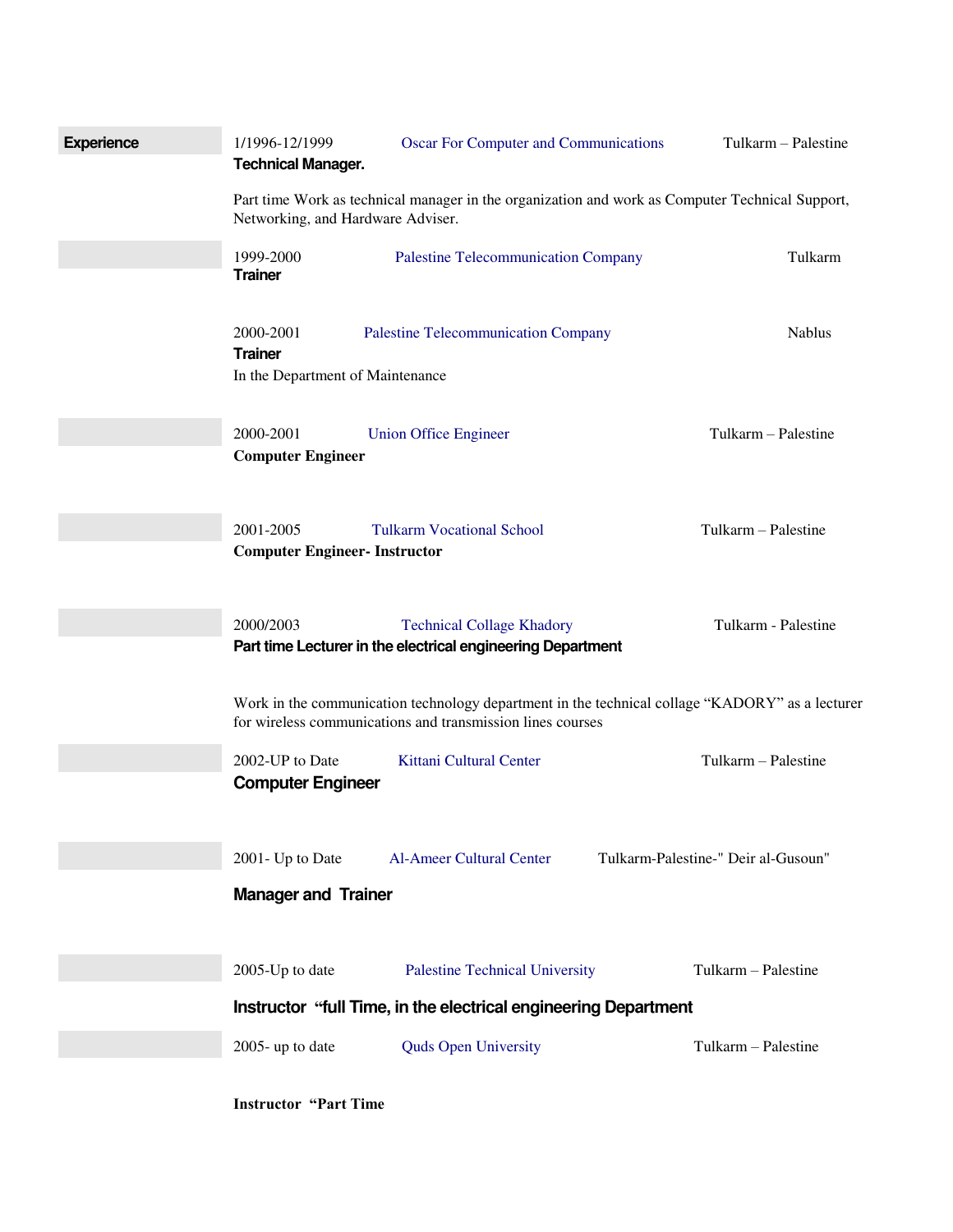|                                                    | 2005-up to date                                                                                 | <b>Quds Open University</b>                                                                                                                                                                                                                                                                                                                                                                                                                                  | Jneen - Palestine   |
|----------------------------------------------------|-------------------------------------------------------------------------------------------------|--------------------------------------------------------------------------------------------------------------------------------------------------------------------------------------------------------------------------------------------------------------------------------------------------------------------------------------------------------------------------------------------------------------------------------------------------------------|---------------------|
|                                                    | <b>Instructor "Part Time</b>                                                                    |                                                                                                                                                                                                                                                                                                                                                                                                                                                              |                     |
|                                                    | 2004-Up to date<br><b>Trainer</b>                                                               | Al- Zebadi Cultural Center                                                                                                                                                                                                                                                                                                                                                                                                                                   | Tulkarm – Palestine |
| <b>Professional Technical</b><br><b>Experience</b> | ٠<br>٠<br>٠<br>٠<br>п<br>٠<br>٠<br>٠<br>1.                                                      | Offices and Internet Cafes LANs installation.<br>PCs assembling and configuration.<br>PCs maintenance.<br>Software upgrades.<br>PCs hardware upgrade.<br>Printers troubleshooting.<br>Network Communication Troubleshooting.<br>Training courses like:<br>PC Maintenance.                                                                                                                                                                                    |                     |
|                                                    | 2.<br>3.<br>4.<br>5.<br>6.<br>7.<br>8.<br>9.<br>10.<br>11.                                      | Microsoft Window 7, win 8<br>Microsoft Office 2013<br><b>Visual Basic 6</b><br>$C_{++}$ / $C$ / Autocad 2008<br><b>CCNA CERTIFIED Instructor (certified)</b><br>CCNA Routing and Switching certification (certified)<br><b>CCNA</b> Security (certified)<br><b>Cisco IT Essentials (certified)</b><br>Introduction to computer systems.<br>Internet and E-mailing.                                                                                           |                     |
|                                                    | $\circ$<br>$\circ$<br>$\circ$<br>$\circ$<br>$\circ$<br>$\circ$<br>$\circ$<br>$\circ$<br>$\circ$ | Programming and scripting languages:<br>Intel assembly.<br>C under Linux/Unix.<br>JAVA.<br>Vb.Net<br>Databases: Oracle, Postures, SQL-Server.<br>Excellent knowledge in the computer programming<br>software's such as Visual Basic, C+, C++, Perl and<br>Sell code Programming.<br>Professional in all Microsoft computer software's.<br>Professional in computer software and hardware<br>technical support.<br>Professional in the Internet Technologies. |                     |
|                                                    | $\circ$                                                                                         | Excellent knowledge in the most communication and                                                                                                                                                                                                                                                                                                                                                                                                            |                     |